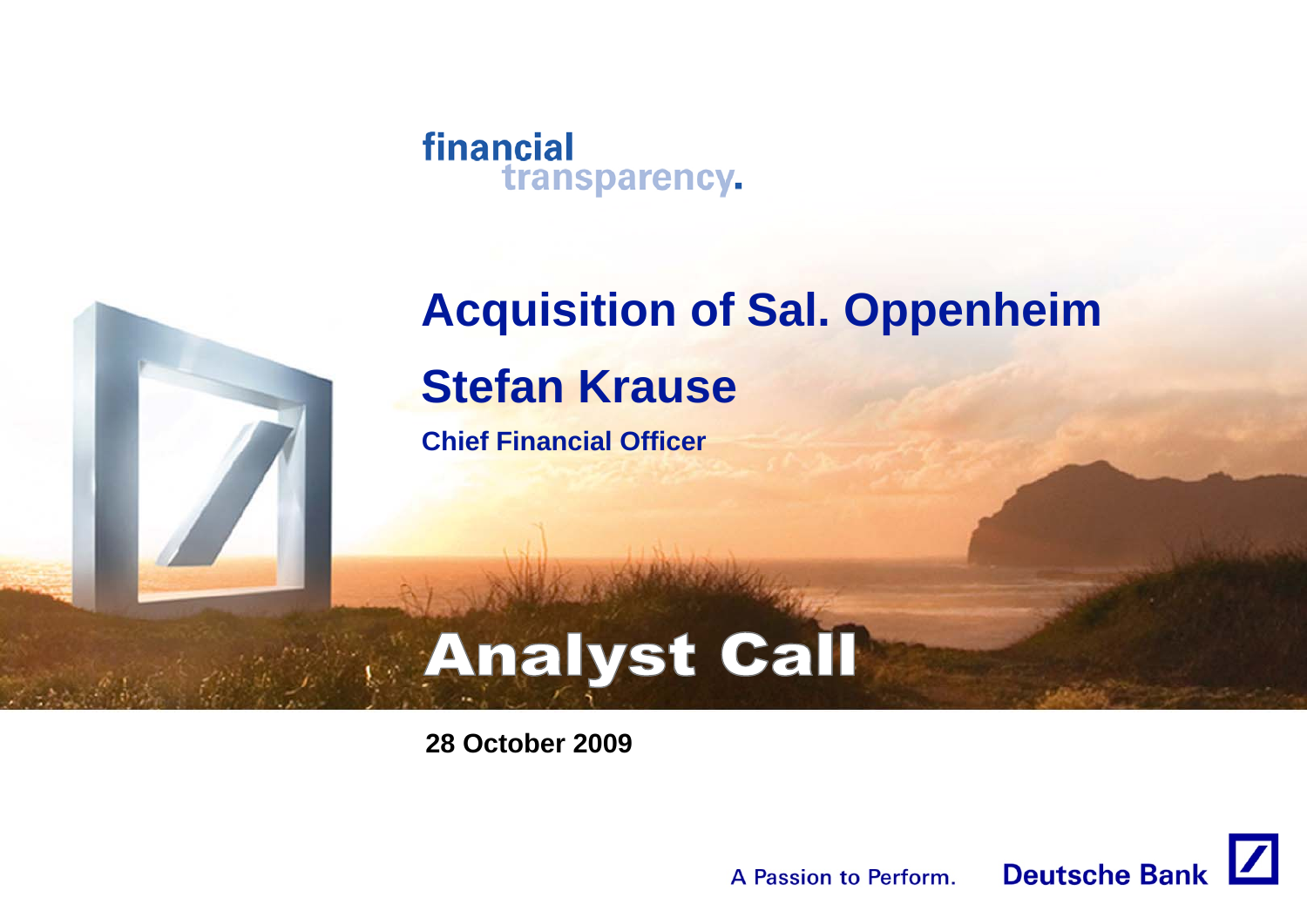

**Price / AuM 1.0%**

|                    | ■ Acquisition of 100% of Sal. Oppenheim S.C.A. for EUR 1.0 bn                                                                                       |
|--------------------|-----------------------------------------------------------------------------------------------------------------------------------------------------|
|                    | Transaction includes Sal. Oppenheim S.C.A., BHF Asset Servicing GmbH (BAS) and Sal.<br>Oppenheim Private Equity Partners S.A. (SOPEP)               |
| <b>Transaction</b> | ■ Additional payment for pass-through entities of EUR 0.3 bn                                                                                        |
|                    | At Deutsche Bank's discretion consideration may be paid in Deutsche Bank shares                                                                     |
|                    | Global AuM of EUR 137 bn <sup>(1)</sup> , of which EUR 116 bn relate to Private Banking and Asset<br>Management                                     |
|                    | ■ Undisputed leadership in private wealth management in Germany with combined AuM of<br>EUR 91 bn                                                   |
| <b>Benefits</b>    | Improves access to UHNWI client segments and family offices by complementing Deutsche<br>Bank's business portfolio with strong Sal. Oppenheim brand |
|                    | ■ Combination of asset management platforms with potential to realize substantial cost<br>synergies                                                 |
| Tier 1             | ■ At closing Tier 1 capital ratio reduction of maximum 85 bps assuming payment of purchase<br>price in Deutsche Bank shares                         |
| capital impact     | ■ Tier 1 capital impact will be further reduced by IB carve-out and other asset sales                                                               |
|                    |                                                                                                                                                     |

financial

transparency.

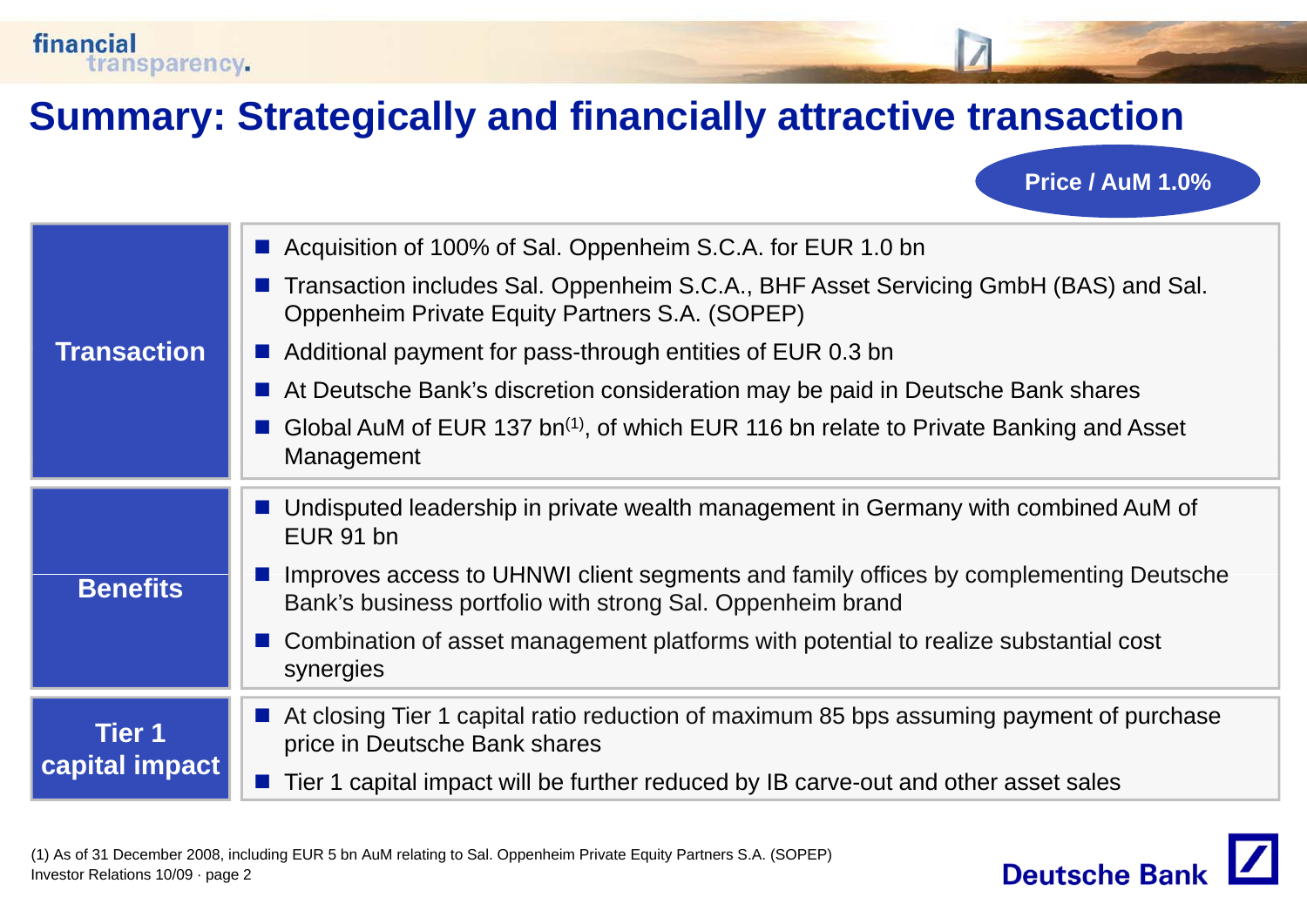## **Sal. Oppenheim Group**



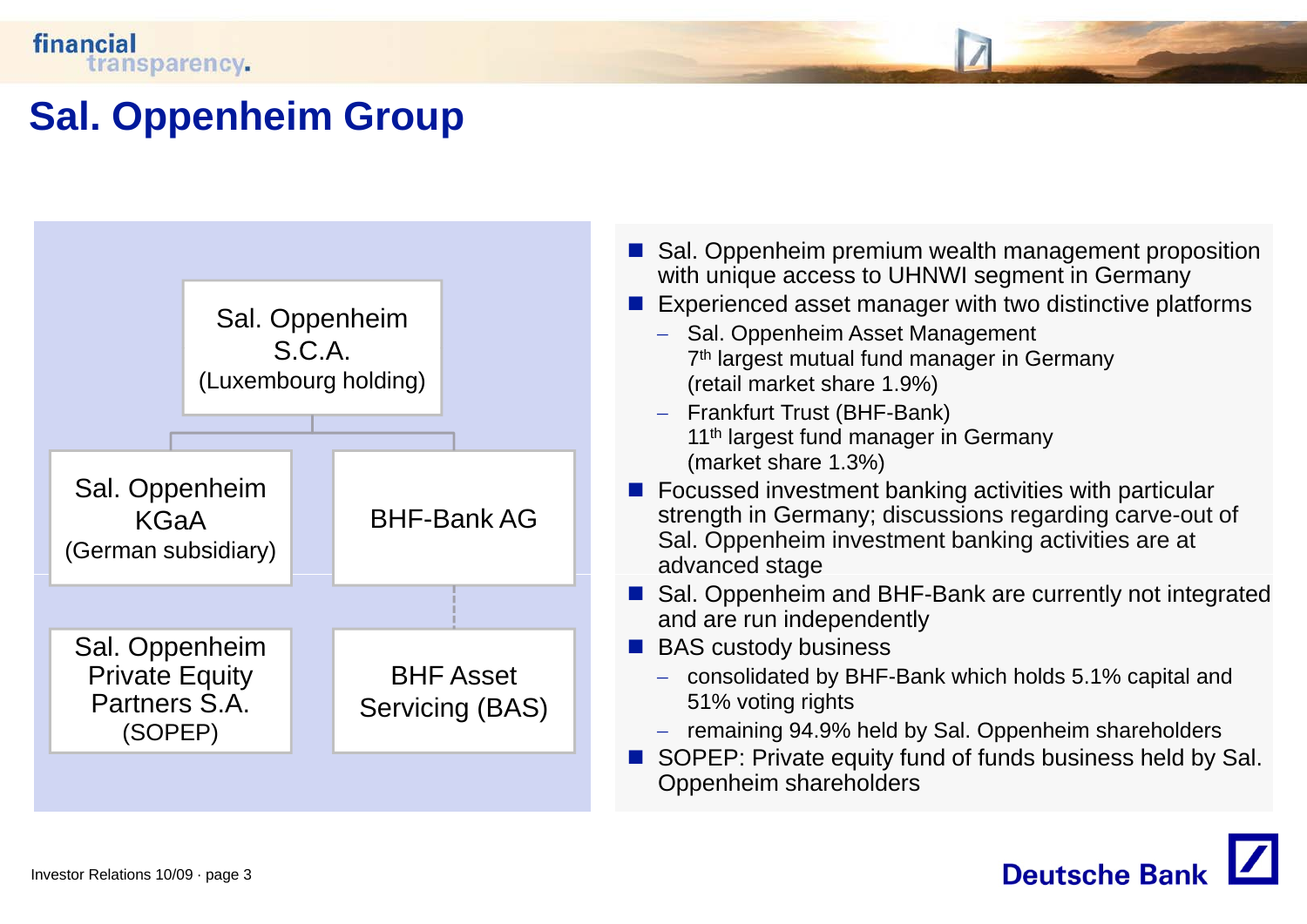#### **Key transaction terms**

|                                | ■ Acquisition of 100% of Sal. Oppenheim S.C.A.<br>Acquisition of remaining 94.9% of BHF Asset Servicing GmbH (49% of voting rights) with the<br>intention to resell this unit                      |
|--------------------------------|----------------------------------------------------------------------------------------------------------------------------------------------------------------------------------------------------|
| <b>Scope of</b><br>transaction | ■ Acquisition of Sal. Oppenheim Private Equity Partners S.A.                                                                                                                                       |
|                                | Intention of carve out and sale of investment banking activities of Sal. Oppenheim KGaA to a<br><b>The Co</b><br>third party                                                                       |
|                                | Sale of Esch participations                                                                                                                                                                        |
|                                | ■ Purchase price of EUR 1.0 bn for 100% of Sal. Oppenheim S.C.A.<br>Additional payment for pass-through entities of EUR 0.3 bn                                                                     |
| <b>Purchase</b>                | At Deutsche Bank's discretion payment may be in Deutsche Bank shares                                                                                                                               |
| price                          | Conditional component ('Besserungsschein') for Sal. Oppenheim shareholders linked to<br>performance of specific assets and liabilities; to be paid in cash                                         |
| <b>Other</b><br>key terms      | Deutsche Bank retains brand and trademark rights using the brand "Oppenheim" and "Sal.<br>Oppenheim" in the financial services sector<br>Right for sellers to buy up to 20% in Sal. Oppenheim KGaA |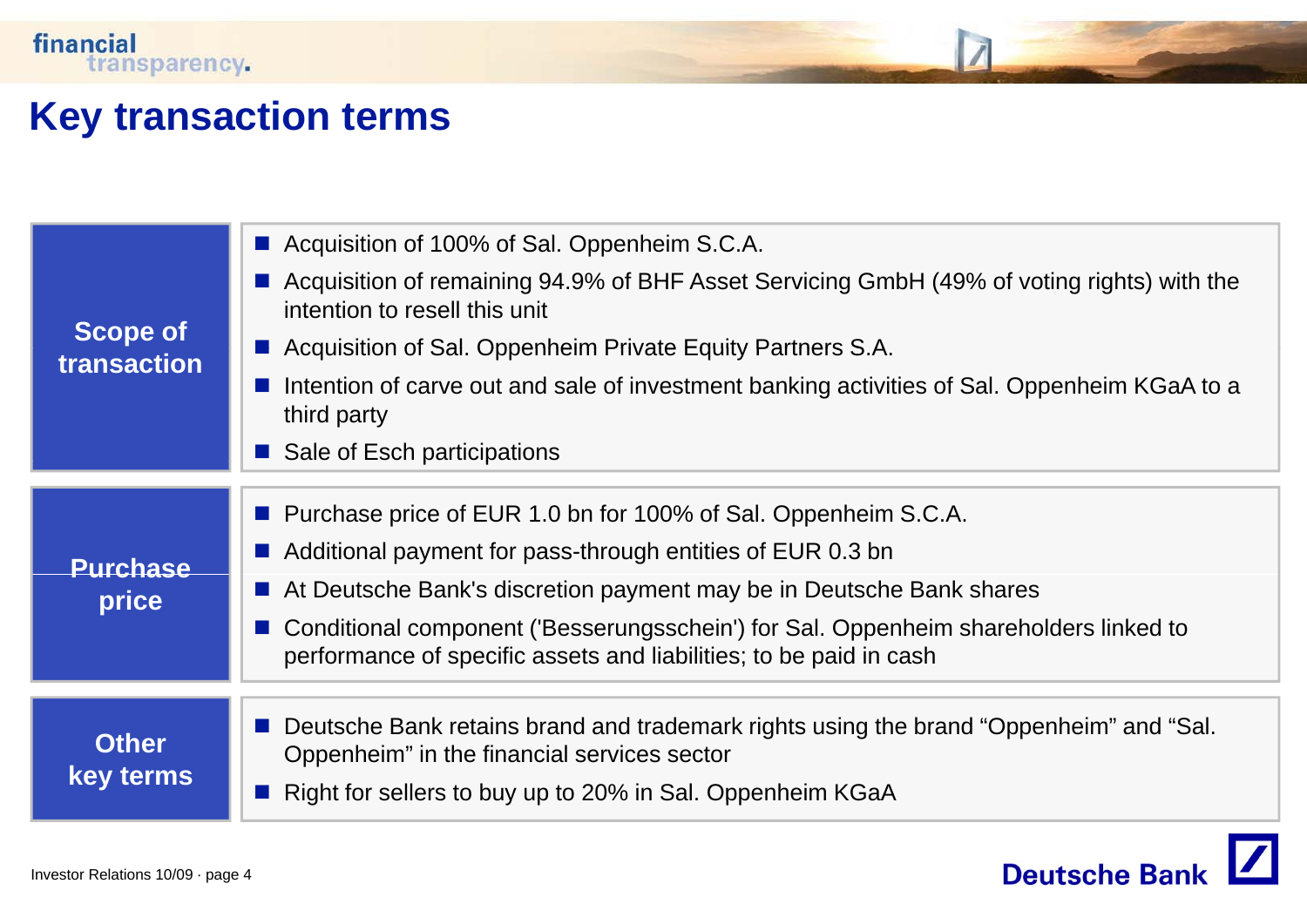financial transparency.

### **Sal. Oppenheim: Historical financials**



Investor Relations 10/09 · page 5

**Deutsche Bank**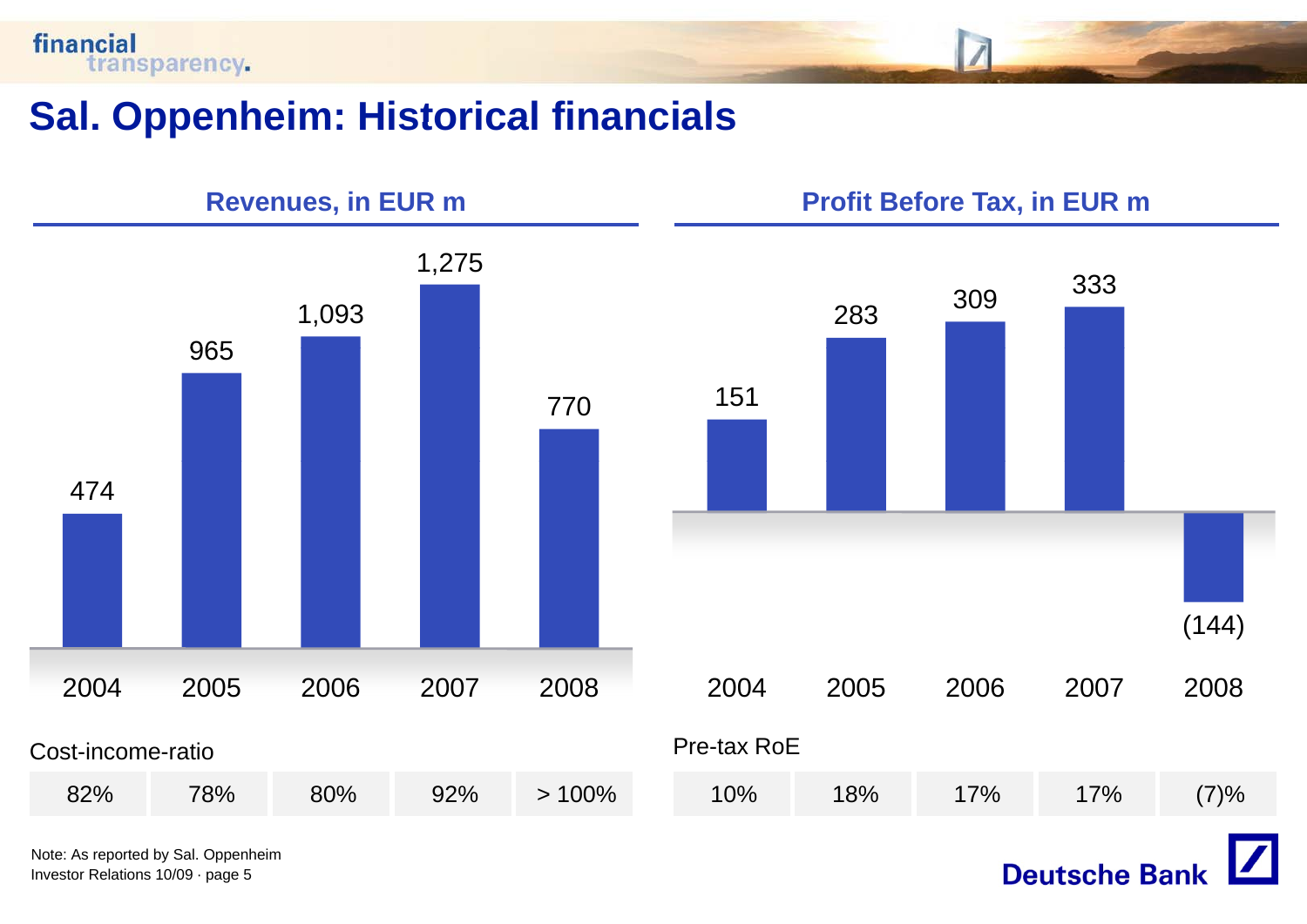#### financial transparency.

## **Assets under Management**

As of 31 December 2008



#### **Total AuM: 137 Total AuM: 58**

(1) Assets under management (AuM) for Sal. Oppenheim include securities accounts, deposits as well as funds, sold to the client via Sal. Oppenheim (2) Other includes Corporate Finance and Financial Markets, relating e.g. to the custodian business of Sal. Oppenheim KGaA and corporate deposits

Note: Figures may not add up due to rounding differences

Investor Relations 10/09 · page 6

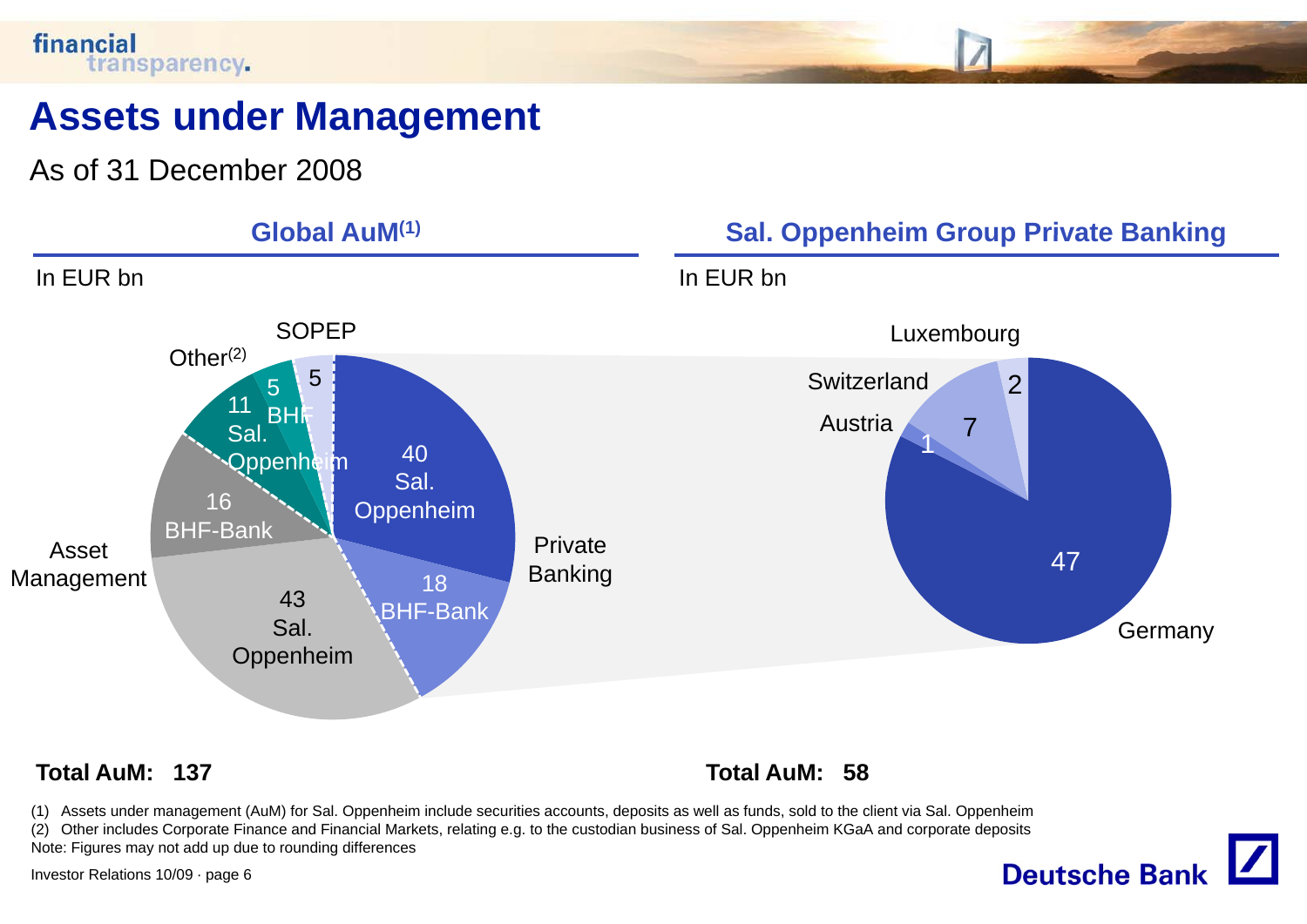#### **Europe/Germany – expanding market leadership through Sal Sal. Oppenheim**

**RankPB AuM, in EUR bn Rank** Players **PB AuM, in EUR bn** Deutsche Bank 44<sup>(2)</sup> **X UBS**  $4^{(2)}$  47 141<sup>(2)</sup> 232 9271 1 **SAL. OPPENHEIM** 2 $45^{(3)}$ **CREDIT SUISSE** 407 $\mathfrak{D}$ **COMMERZBANK** W **HSBC** 3250329M.M. WARBURG & CO The world's local bank Deutsche Bank 164<sup>(2)</sup> 58 189<sup>(2)</sup>: 411 **Ske UBS** 4244**SAL. OPPENHEIM HSBC**  $187^{(1)}$ Deutsche Bank PWMDeutsche Bank PWM5523**BNP PARIBAS** The world's local ban Sal. Oppenheim Sal. Oppenheim Deutsche Bank PBC g i\_\_! Deutsche Bank PBC 6 186**BARCLAYS** 149 **HAUCK & AUFHÄUSER** 

(1) Includes Fortis

financial

transparency.

(2) Invested assets are defined as assets DB holds on behalf of customers for investment purposes and/or client assets that are managed by DB. DB manages invested assets on a discretionary or advisory basis, or these assets are deposited with DB

(3) Includes Dresdner Bank

Source: Annual reports, McKinsey analysis

**Private banking ranking 2008 for**

Investor Relations 10/09 · page 7

#### **European players by global AuM Private banking ranking 2008 for Germany**

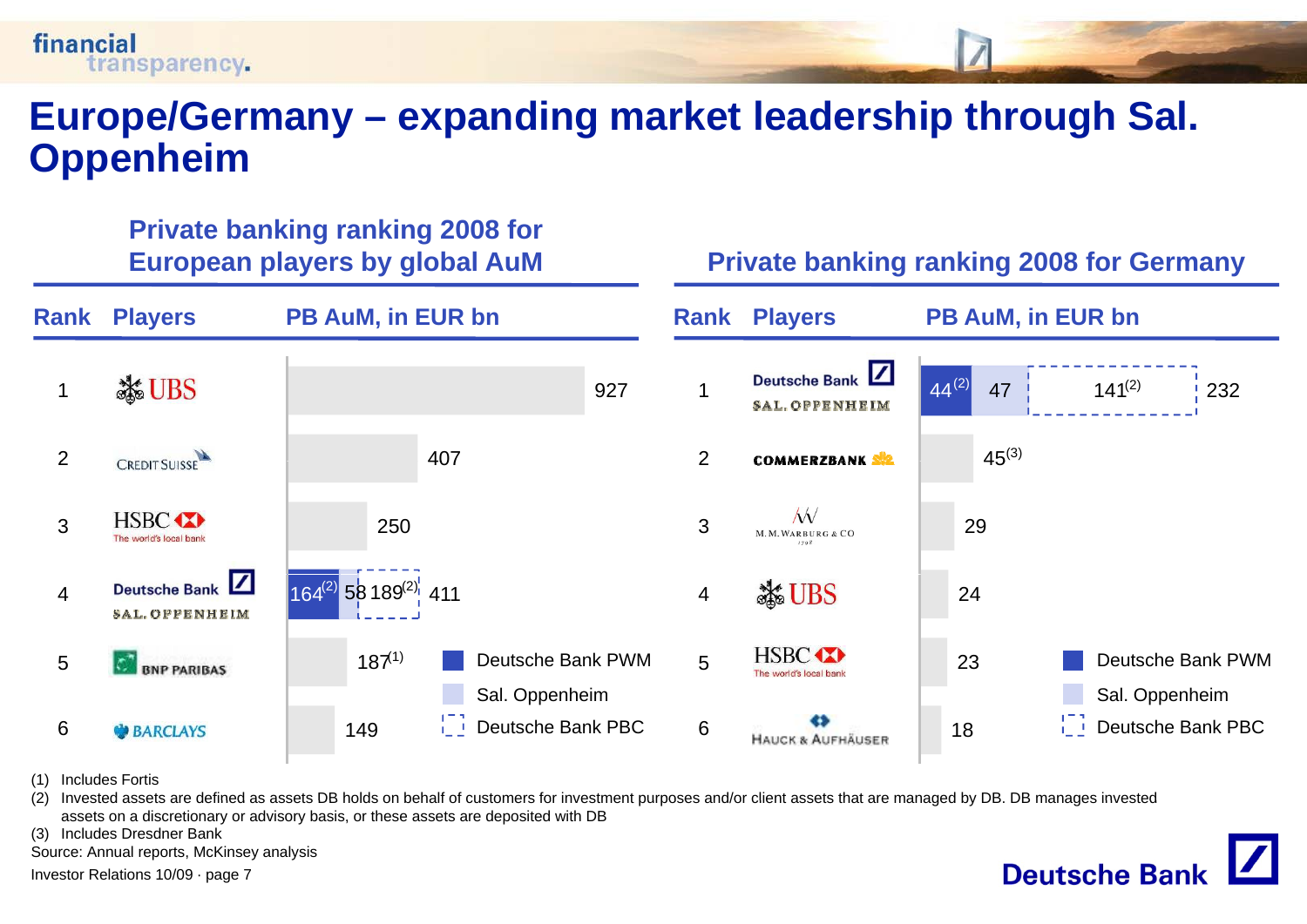### **Benefits and synergies**

| <b>Strategic</b><br>impact        | Undisputed leadership in Private Wealth Management in Germany<br>Complementary client profile, particularly in the UHNWI client segment<br>Second wealth management proposition with strong brand complementing<br>business portfolio at the top end of the market<br>Expansion of Deutsche Bank's non-investment banking activities<br>Diversification of Deutsche Bank's earnings mix |
|-----------------------------------|-----------------------------------------------------------------------------------------------------------------------------------------------------------------------------------------------------------------------------------------------------------------------------------------------------------------------------------------------------------------------------------------|
| <b>Financial</b><br><b>impact</b> | ■ Additional growth potential, e.g. from cross-selling of Global Markets products to<br>existing clients of Sal. Oppenheim Group<br>Substantial synergy potential                                                                                                                                                                                                                       |

Deutsche Bank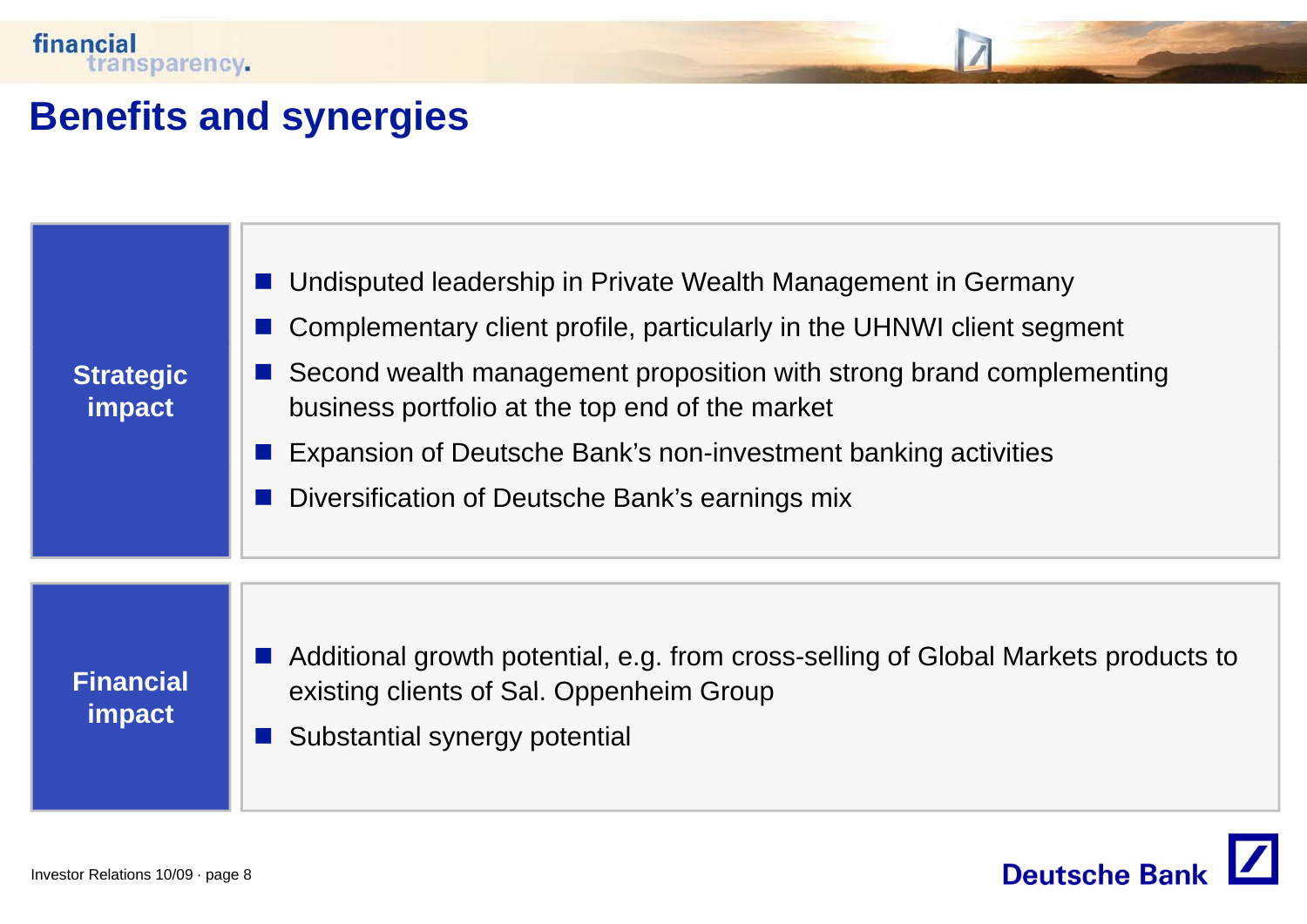## **Capital impact for Deutsche Bank**

#### **Expected Tier 1 capital consumption per closing**



- $\mathbb{R}^3$  Tier 1 capital consumption upon closing: EUR 3.7 bn
- Optionality for Deutsche Bank to pay the purchase price with new (contribution-in-kind); use of optional contribution-in-kind would reduce Tier 1 capital consumption to EUR 2.5 bn
- RWA and related capital consumption can be reduced by carve-out of Sal Oppenheim investment banking business and other asset reductions



Investor Relations 10/09 · page 9 Note: Figures may not add up due to rounding differences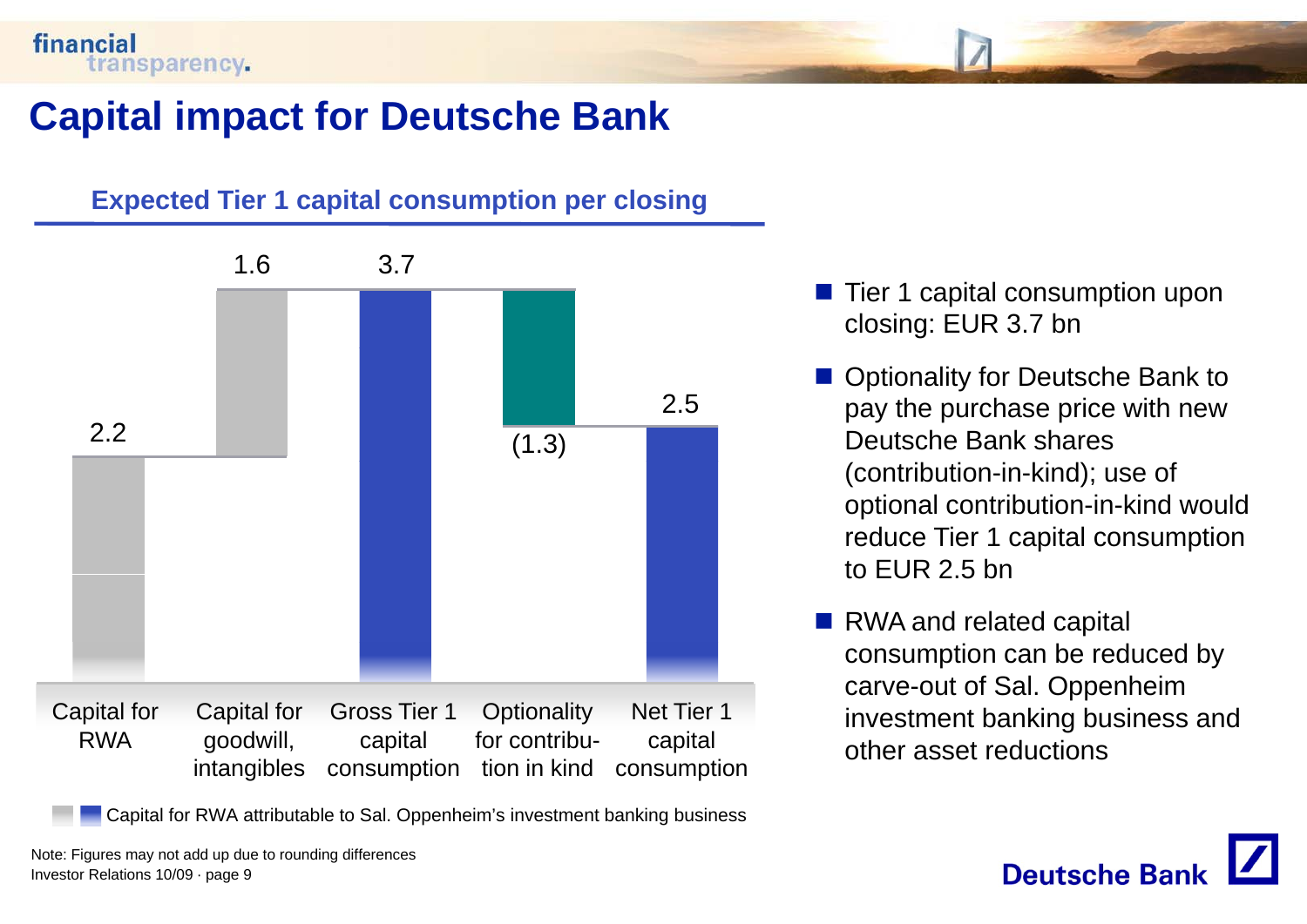

#### **Next steps – timeline**

| 28 October 2009 | ■ Signing of framework agreement                           |
|-----------------|------------------------------------------------------------|
| 4Q2009          | ■ Finalisation and signing of various execution agreements |
| 4Q2009          | Regulatory and anti-trust filings                          |
| 1Q2010          | ■ Closing                                                  |
| Subsequently    | ■ Kick-off integration process                             |
|                 |                                                            |

Deutsche Bank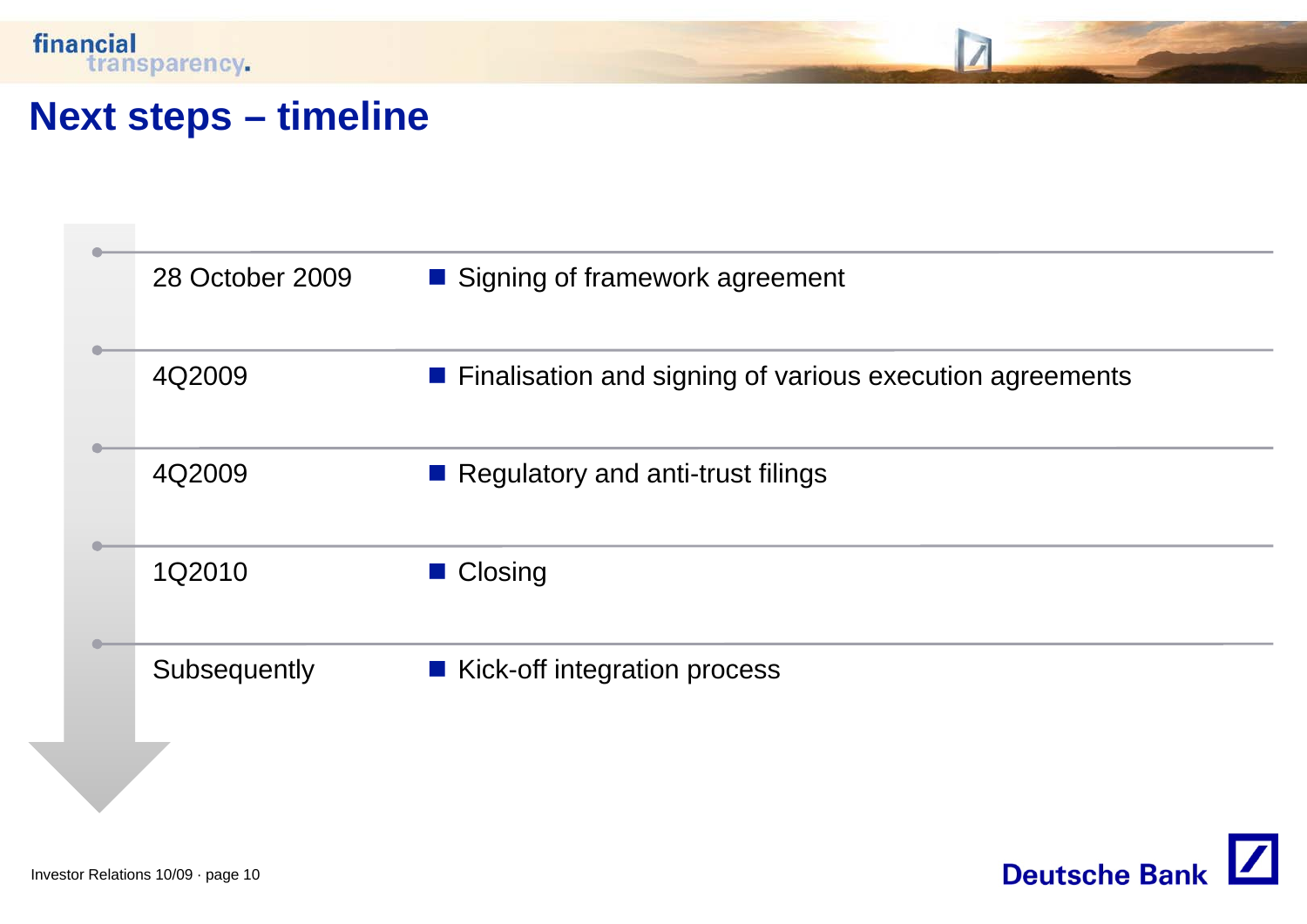

**Price / AuM 1.0%**

|                    | ■ Acquisition of 100% of Sal. Oppenheim S.C.A. for EUR 1.0 bn                                                                                       |
|--------------------|-----------------------------------------------------------------------------------------------------------------------------------------------------|
|                    | Transaction includes Sal. Oppenheim S.C.A., BHF Asset Servicing GmbH (BAS) and Sal.<br>Oppenheim Private Equity Partners S.A. (SOPEP)               |
| <b>Transaction</b> | $\blacksquare$ Additional payment for pass-through entities of EUR 0.3 bn                                                                           |
|                    | At Deutsche Bank's discretion consideration may be paid in Deutsche Bank shares                                                                     |
|                    | Global AuM of EUR 137 bn <sup>(1)</sup> , of which EUR 116 bn relate to Private Banking and Asset<br>Management                                     |
|                    | ■ Undisputed leadership in private wealth management in Germany with combined AuM of<br>EUR 91 bn                                                   |
| <b>Benefits</b>    | Improves access to UHNWI client segments and family offices by complementing Deutsche<br>Bank's business portfolio with strong Sal. Oppenheim brand |
|                    | ■ Combination of asset management platforms with potential to realize substantial cost<br>synergies                                                 |
| <b>Tier 1</b>      | ■ At closing Tier 1 capital ratio reduction of maximum 85 bps assuming payment of purchase<br>price in Deutsche Bank shares                         |
| capital impact     | Tier 1 capital impact will be further reduced by IB carve-out and other asset sales                                                                 |
|                    |                                                                                                                                                     |

financial

transparency.